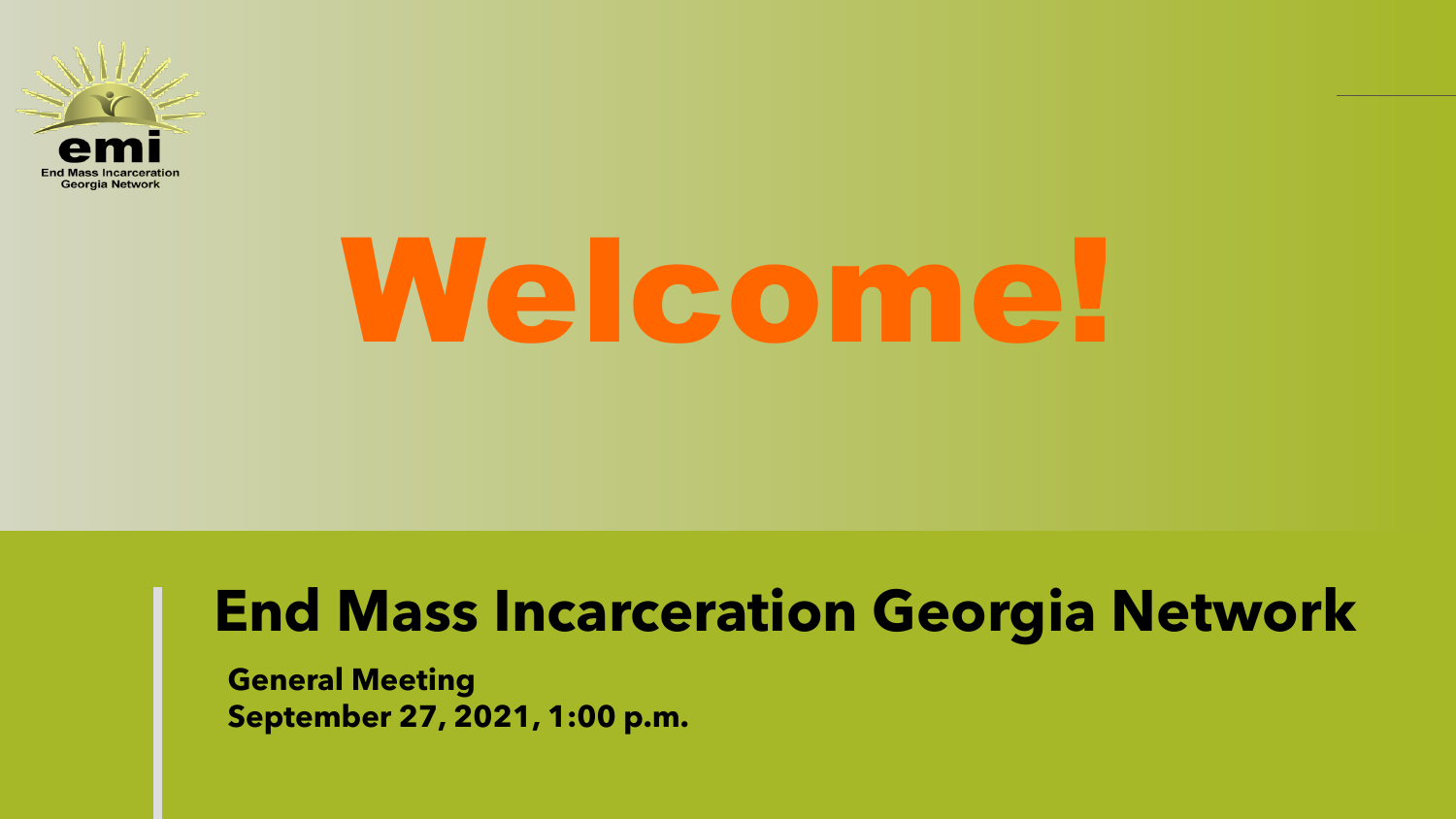

# **MISSION | BELIEF | ACTION STATEMENTS**

#### **MISSION**

The End Mass Incarceration Georgia Network is an intentional association of faith communities, organizations and individuals formed to effect positive change in the areas of juvenile and criminal justice.

#### BELIEF

All children and families are of infinite value and potential--giving and deserving care, justice and support. This belief ensures an understanding that all strengthen the mosaic of life.

#### ACTION

In order to break the cycle of generational criminal and juvenile justice involvement, there must be an intentional, collective investment in schools, communities and appropriate supportive services for children and adults to ensure that all children and families can succeed.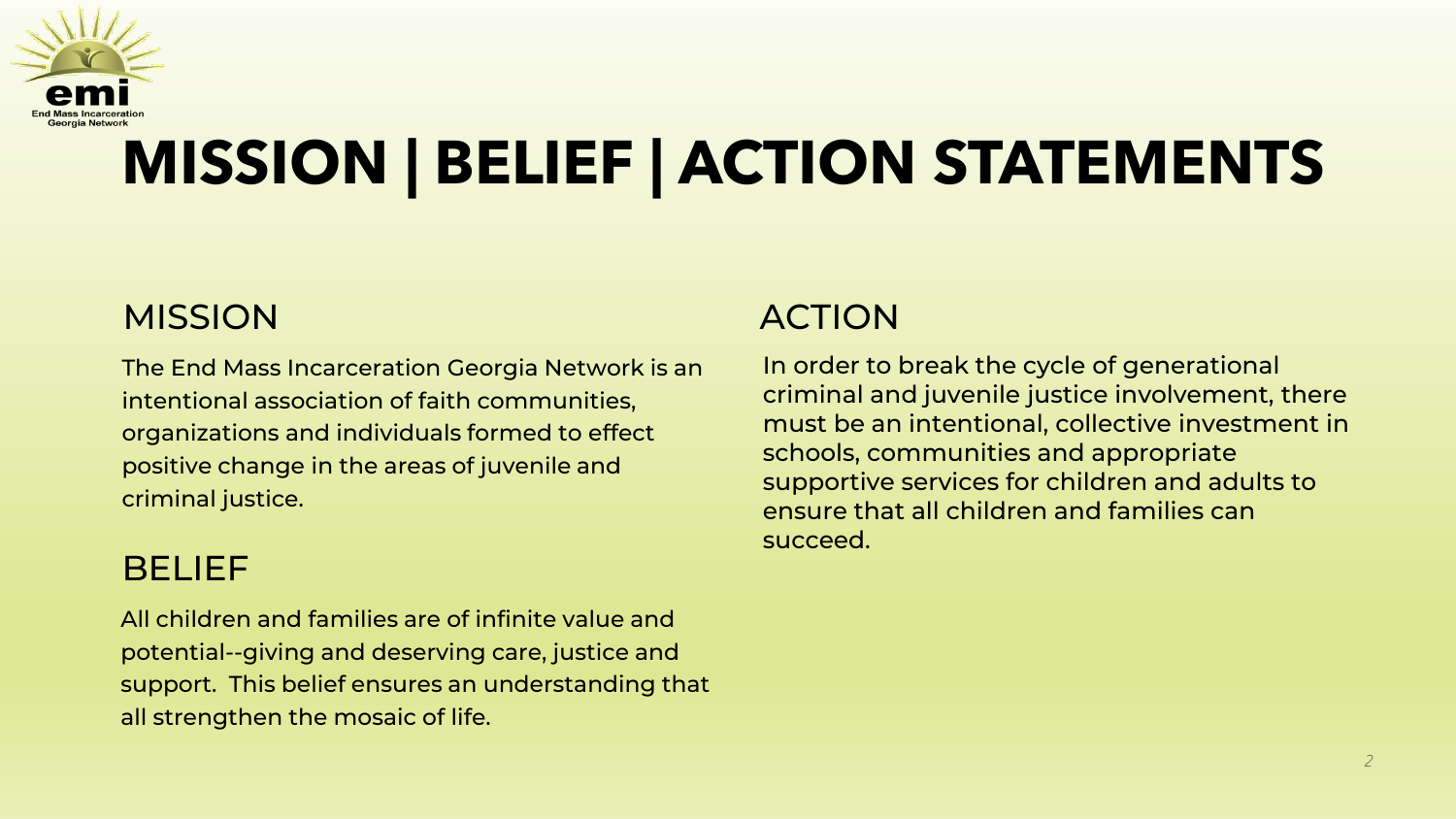

## **What does EMI Georgia Network do?**

#### EDUCATE

#### **COMMUNICATE**

#### FACILITATE

#### ADVOCATE

#### PARTICIPATE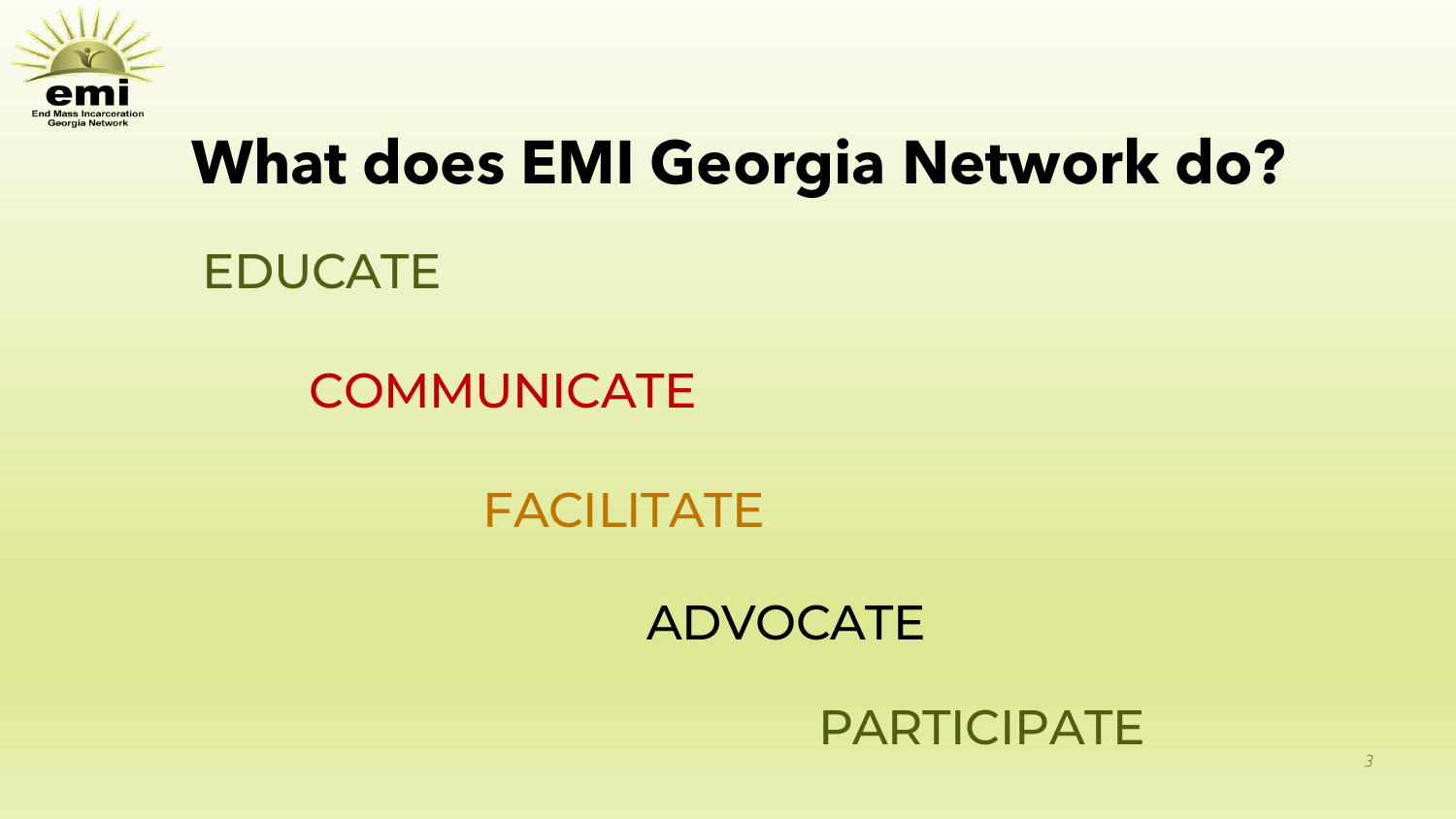# **Connect with us!**



# Google





**Join us on the fourth Monday at 1:00 p.m. via Zoom for our general meeting!**

**Drop us an email at emiganetwork@gmail. com and become part of our Google Group!**

**Like us on Facebook! facebook.com/ emiganetwork**

**Visit our website for more information at emiganetwork.org**

# **THANK YOU!**

Next EMI Georgia Network Meeting – Oct. 25, 2021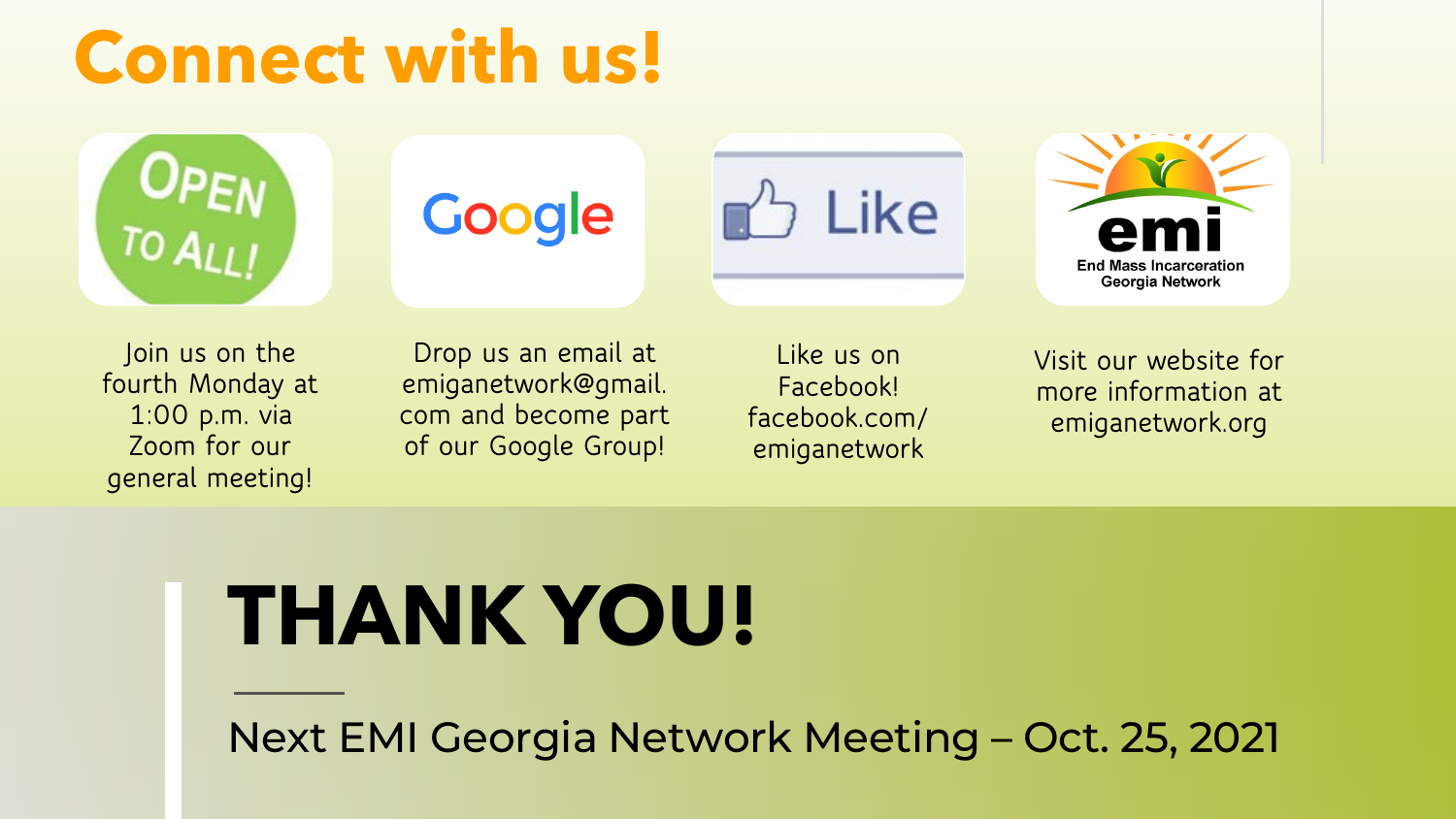# **Expungement Event**

**Expungement Information Legal Clinic October 21, 3:00 PM - 5:00 PM Georgia Legal Services Program, Columbus Bar Association, Georgia Association of Black Women Attorneys LSC funded**

#### **Location:**

Open Door Community Center 2405 Second Ave Columbus, GA

#### **Contact:**

Georgia Legal Services Program 706-649-7499 ext 7517 rnelson@glsp.org Website: www.glsp.org